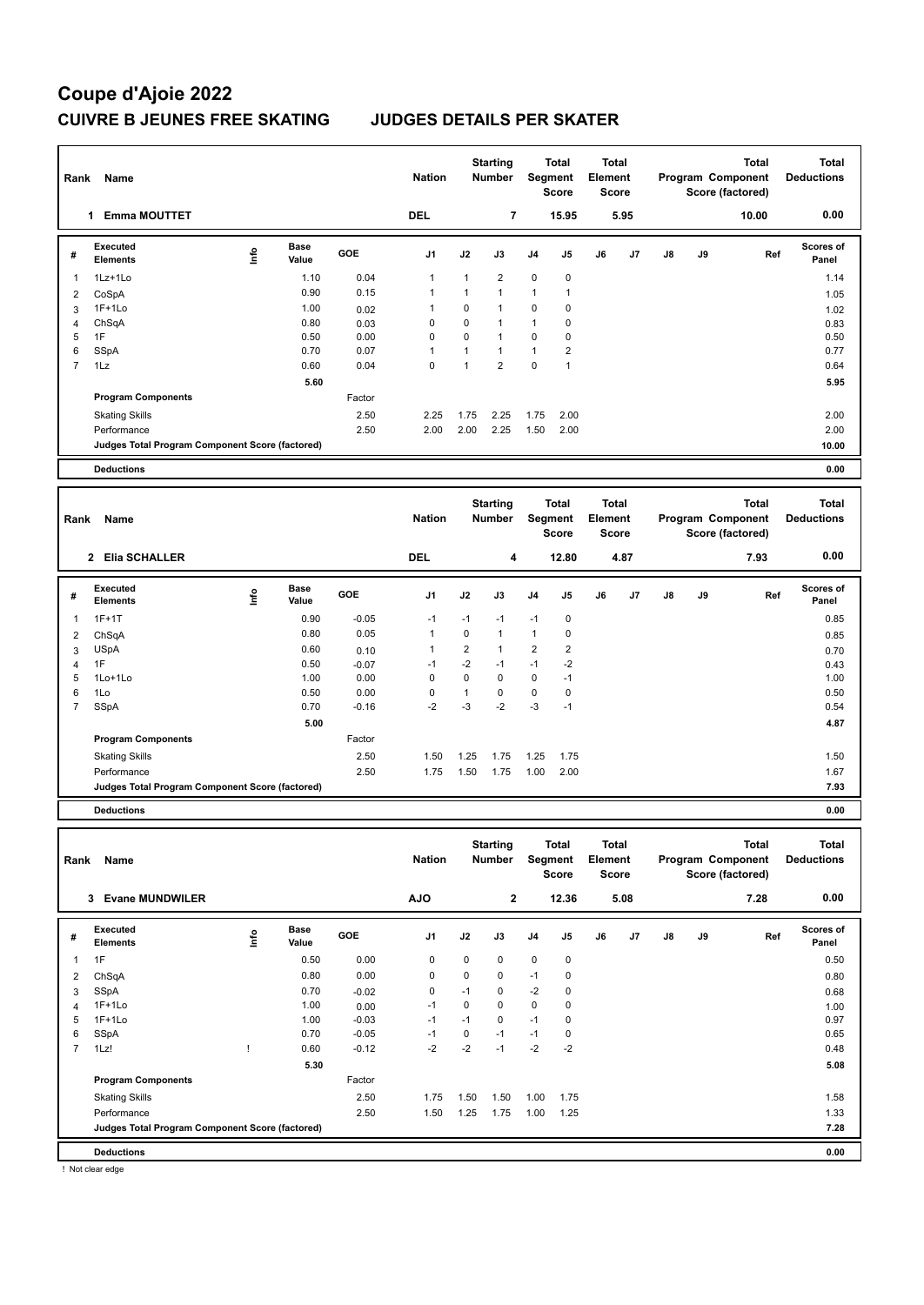## **Coupe d'Ajoie 2022 CUIVRE B JEUNES FREE SKATING JUDGES DETAILS PER SKATER**

| Rank           | Name                                            |    |                      |         | <b>Nation</b>  |             | <b>Starting</b><br><b>Number</b> | Segment        | Total<br><b>Score</b> | Total<br>Element<br><b>Score</b> |                |               |    | Total<br>Program Component<br>Score (factored) | <b>Total</b><br><b>Deductions</b> |
|----------------|-------------------------------------------------|----|----------------------|---------|----------------|-------------|----------------------------------|----------------|-----------------------|----------------------------------|----------------|---------------|----|------------------------------------------------|-----------------------------------|
|                | 4 Tessa OEUVRAY                                 |    |                      |         | <b>DEL</b>     |             | 9                                |                | 12.17                 |                                  | 4.44           |               |    | 7.73                                           | 0.00                              |
| #              | Executed<br><b>Elements</b>                     | ۴ů | <b>Base</b><br>Value | GOE     | J <sub>1</sub> | J2          | J3                               | J <sub>4</sub> | J <sub>5</sub>        | J6                               | J <sub>7</sub> | $\mathsf{J}8$ | J9 | Ref                                            | <b>Scores of</b><br>Panel         |
| 1              | $1F+1T$                                         |    | 0.90                 | $-0.02$ | $-1$           | $\Omega$    | 0                                | $-1$           | 0                     |                                  |                |               |    |                                                | 0.88                              |
| 2              | 1F                                              |    | 0.50                 | $-0.02$ | $-1$           | $-1$        | 0                                | $\mathbf 0$    | 0                     |                                  |                |               |    |                                                | 0.48                              |
| 3              | ChSqA                                           |    | 0.80                 | 0.00    | 0              | 0           | 0                                | 0              | 1                     |                                  |                |               |    |                                                | 0.80                              |
| 4              | <b>SSpA</b>                                     |    | 0.70                 | $-0.12$ | $-1$           | $-2$        | $-2$                             | $-1$           | $-2$                  |                                  |                |               |    |                                                | 0.58                              |
| 5              | $1$ Lo $+1$ Lo                                  |    | 1.00                 | 0.02    | 0              | $\mathbf 0$ | 1                                | $-1$           | 1                     |                                  |                |               |    |                                                | 1.02                              |
| 6              | SSpA                                            |    | 0.70                 | $-0.02$ | $\pmb{0}$      | $-1$        | $\mathbf{1}$                     | $-1$           | 0                     |                                  |                |               |    |                                                | 0.68                              |
| $\overline{7}$ | $1Lz$ !<<                                       | << | 0.00                 | 0.00    |                |             |                                  |                |                       |                                  |                |               |    |                                                | 0.00                              |
|                |                                                 |    | 4.60                 |         |                |             |                                  |                |                       |                                  |                |               |    |                                                | 4.44                              |
|                | <b>Program Components</b>                       |    |                      | Factor  |                |             |                                  |                |                       |                                  |                |               |    |                                                |                                   |
|                | <b>Skating Skills</b>                           |    |                      | 2.50    | 1.00           | 1.25        | 1.50                             | 1.50           | 1.50                  |                                  |                |               |    |                                                | 1.42                              |
|                | Performance                                     |    |                      | 2.50    | 1.50           | 1.75        | 1.75                             | 1.25           | 1.75                  |                                  |                |               |    |                                                | 1.67                              |
|                | Judges Total Program Component Score (factored) |    |                      |         |                |             |                                  |                |                       |                                  |                |               |    |                                                | 7.73                              |
|                | <b>Deductions</b>                               |    |                      |         |                |             |                                  |                |                       |                                  |                |               |    |                                                | 0.00                              |

<< Downgraded jump ! Not clear edge

| Rank | Name                                            |    |                      |            | <b>Nation</b>  |                | <b>Starting</b><br><b>Number</b> | Segment        | Total<br><b>Score</b> | <b>Total</b><br>Element<br><b>Score</b> |      |               |    | <b>Total</b><br>Program Component<br>Score (factored) | <b>Total</b><br><b>Deductions</b> |
|------|-------------------------------------------------|----|----------------------|------------|----------------|----------------|----------------------------------|----------------|-----------------------|-----------------------------------------|------|---------------|----|-------------------------------------------------------|-----------------------------------|
|      | <b>Chloé HUGUENIN</b><br>5                      |    |                      |            | <b>CDF</b>     |                | 6                                |                | 11.93                 |                                         | 4.72 |               |    | 7.71                                                  | $-0.50$                           |
| #    | Executed<br><b>Elements</b>                     | ۴o | <b>Base</b><br>Value | <b>GOE</b> | J <sub>1</sub> | J2             | J3                               | J <sub>4</sub> | J <sub>5</sub>        | J6                                      | J7   | $\mathsf{J}8$ | J9 | Ref                                                   | <b>Scores of</b><br>Panel         |
| 1    | 1Lo+1Lo                                         |    | 1.00                 | 0.02       | $\mathbf{1}$   |                | 0                                | $\Omega$       | $\mathbf 0$           |                                         |      |               |    |                                                       | 1.02                              |
| 2    | <b>USpA</b>                                     |    | 0.60                 | 0.10       | $\mathbf{1}$   | $\overline{2}$ | $\overline{2}$                   | $\overline{2}$ | $\overline{1}$        |                                         |      |               |    |                                                       | 0.70                              |
| 3    | 1Lz                                             |    | 0.60                 | $-0.02$    | 0              | $-1$           | 0                                | $\mathbf 0$    | $-1$                  |                                         |      |               |    |                                                       | 0.58                              |
| 4    | <b>USpA</b>                                     |    | 0.60                 | 0.12       | 1              | 3              | $\overline{2}$                   | $\overline{2}$ | 2                     |                                         |      |               |    |                                                       | 0.72                              |
| 5    | $1F+1Lo$                                        |    | 1.00                 | $-0.02$    | $\mathbf 0$    | $\mathbf 0$    | $-1$                             | $-1$           | 0                     |                                         |      |               |    |                                                       | 0.98                              |
| 6    | ChSqA                                           |    | 0.80                 | $-0.08$    | $\mathbf 0$    | $-1$           | $-2$                             | $\overline{1}$ | $-2$                  |                                         |      |               |    |                                                       | 0.72                              |
|      |                                                 |    | 4.60                 |            |                |                |                                  |                |                       |                                         |      |               |    |                                                       | 4.72                              |
|      | <b>Program Components</b>                       |    |                      | Factor     |                |                |                                  |                |                       |                                         |      |               |    |                                                       |                                   |
|      | <b>Skating Skills</b>                           |    |                      | 2.50       | 1.75           | 1.50           | 1.75                             | 1.75           | 1.75                  |                                         |      |               |    |                                                       | 1.75                              |
|      | Performance                                     |    |                      | 2.50       | 1.75           | 1.25           | 1.50                             | 1.25           | 1.25                  |                                         |      |               |    |                                                       | 1.33                              |
|      | Judges Total Program Component Score (factored) |    |                      |            |                |                |                                  |                |                       |                                         |      |               |    |                                                       | 7.71                              |
|      | <b>Deductions</b>                               |    | Falls:               | $-0.50$    |                |                |                                  |                |                       |                                         |      |               |    |                                                       | $-0.50$                           |

| Rank           | Name                                            |      |                      |            | <b>Nation</b>  |      | <b>Starting</b><br><b>Number</b> |                | <b>Total</b><br>Segment<br>Score | Total<br>Element<br>Score |      |               |    | <b>Total</b><br>Program Component<br>Score (factored) | <b>Total</b><br><b>Deductions</b> |
|----------------|-------------------------------------------------|------|----------------------|------------|----------------|------|----------------------------------|----------------|----------------------------------|---------------------------|------|---------------|----|-------------------------------------------------------|-----------------------------------|
|                | <b>Halima RIVERO</b><br>6                       |      |                      |            | <b>CDF</b>     |      | 3                                |                | 11.77                            |                           | 4.04 |               |    | 7.73                                                  | 0.00                              |
| #              | Executed<br><b>Elements</b>                     | lnfo | <b>Base</b><br>Value | <b>GOE</b> | J <sub>1</sub> | J2   | J3                               | J <sub>4</sub> | J5                               | J6                        | J7   | $\mathsf{J}8$ | J9 | Ref                                                   | <b>Scores of</b><br>Panel         |
| 1              | $1S+1T$                                         |      | 0.80                 | 0.00       | 0              | 0    | $\mathbf 0$                      | $\mathbf 0$    | $\mathbf{1}$                     |                           |      |               |    |                                                       | 0.80                              |
| 2              | 1Lo+1Lo                                         |      | 1.00                 | $-0.03$    | $-1$           | 0    | $\mathbf 0$                      | $-1$           | $-1$                             |                           |      |               |    |                                                       | 0.97                              |
| 3              | <b>USpA</b>                                     |      | 0.60                 | $-0.06$    | $-1$           | $-1$ | $-1$                             | $-1$           | 0                                |                           |      |               |    |                                                       | 0.54                              |
| 4              | 1F                                              |      | 0.50                 | 0.00       | 0              | 0    | $\mathbf 0$                      | $\mathbf 0$    | 0                                |                           |      |               |    |                                                       | 0.50                              |
| 5              | ChSqA                                           |      | 0.80                 | $-0.05$    | $-1$           | 0    | $-2$                             | 0              | $-1$                             |                           |      |               |    |                                                       | 0.75                              |
| 6              | 1F                                              |      | 0.50                 | $-0.02$    | 0              | $-1$ | $-1$                             | $\mathbf 0$    | 0                                |                           |      |               |    |                                                       | 0.48                              |
| $\overline{7}$ | SSp                                             |      | 0.00                 | 0.00       |                |      |                                  |                |                                  |                           |      |               |    |                                                       | 0.00                              |
|                |                                                 |      | 4.20                 |            |                |      |                                  |                |                                  |                           |      |               |    |                                                       | 4.04                              |
|                | <b>Program Components</b>                       |      |                      | Factor     |                |      |                                  |                |                                  |                           |      |               |    |                                                       |                                   |
|                | <b>Skating Skills</b>                           |      |                      | 2.50       | 1.25           | 1.75 | 1.75                             | 1.50           | 1.75                             |                           |      |               |    |                                                       | 1.67                              |
|                | Performance                                     |      |                      | 2.50       | 1.50           | 1.25 | 1.50                             | 1.25           | 1.75                             |                           |      |               |    |                                                       | 1.42                              |
|                | Judges Total Program Component Score (factored) |      |                      |            |                |      |                                  |                |                                  |                           |      |               |    |                                                       | 7.73                              |
|                | <b>Deductions</b>                               |      |                      |            |                |      |                                  |                |                                  |                           |      |               |    |                                                       | 0.00                              |
|                |                                                 |      |                      |            |                |      |                                  |                |                                  |                           |      |               |    |                                                       |                                   |